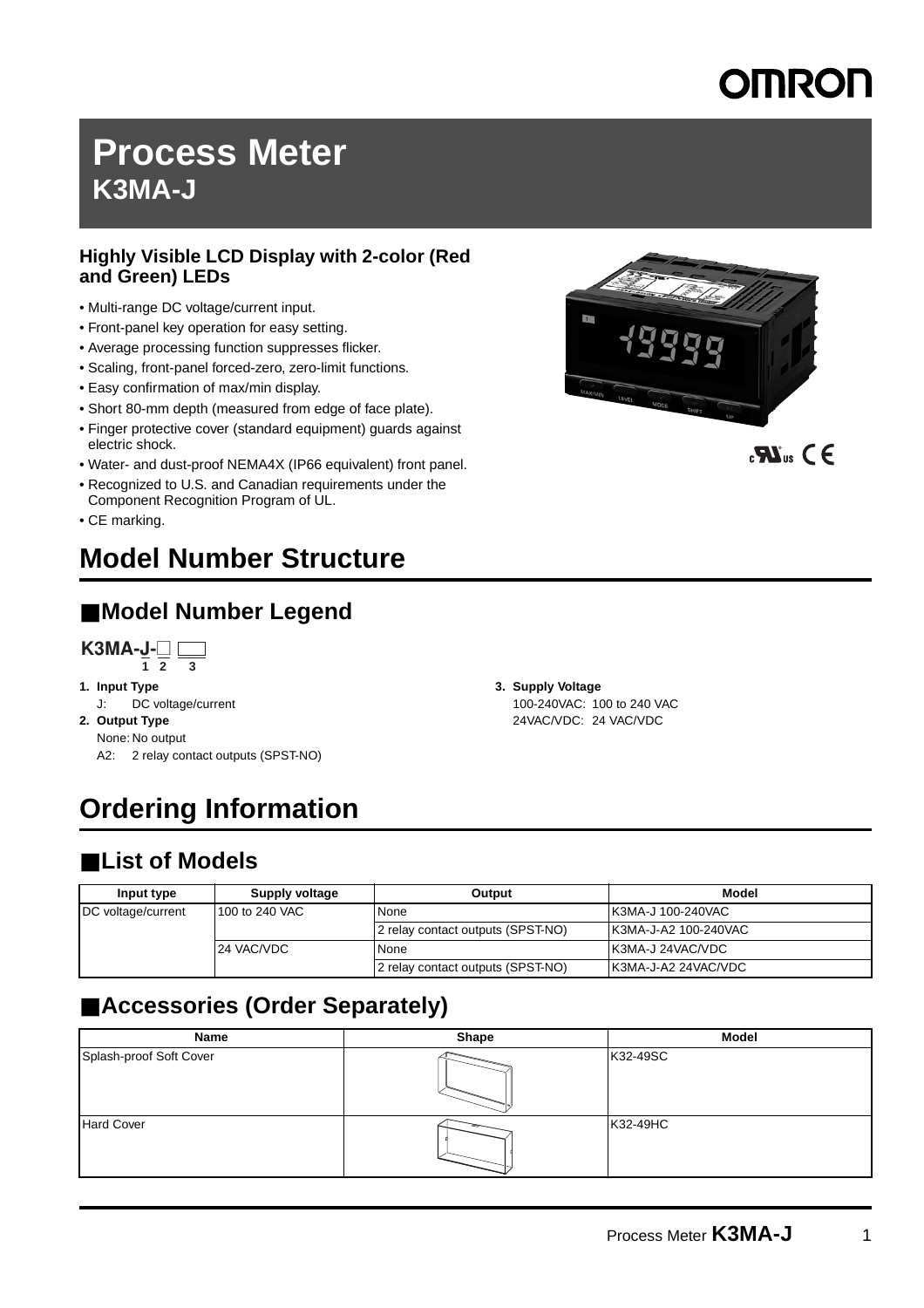# **Specifications**

## ■ **Ratings**

| <b>Model</b>                                     | K3MA-J 100-240VAC, K3MA-J-A2 100-240VAC                                                                                                                                                                                                                                                                                          |                                                                                                                                                       | K3MA-J 24VAC/VDC, K3MA-J-A2 24VAC/VDC                                                                                                                                                                                                                                                                     |  |  |  |
|--------------------------------------------------|----------------------------------------------------------------------------------------------------------------------------------------------------------------------------------------------------------------------------------------------------------------------------------------------------------------------------------|-------------------------------------------------------------------------------------------------------------------------------------------------------|-----------------------------------------------------------------------------------------------------------------------------------------------------------------------------------------------------------------------------------------------------------------------------------------------------------|--|--|--|
| Supply voltage                                   | 100 to 240 VAC                                                                                                                                                                                                                                                                                                                   |                                                                                                                                                       | 24 VAC/VDC                                                                                                                                                                                                                                                                                                |  |  |  |
| Operating voltage range                          | 85% to 110% of the rated supply voltage                                                                                                                                                                                                                                                                                          |                                                                                                                                                       |                                                                                                                                                                                                                                                                                                           |  |  |  |
| <b>Power consumption</b><br>(under maximum load) | 6 VA max.                                                                                                                                                                                                                                                                                                                        |                                                                                                                                                       | 4.5 VA max. (24 VAC)<br>4.5 W max. (24 VDC)                                                                                                                                                                                                                                                               |  |  |  |
| <b>Insulation resistance</b>                     | 20 M $\Omega$ min. (at 500 VDC) between external terminal and case.<br>Insulation provided between inputs, outputs, and power supply.                                                                                                                                                                                            |                                                                                                                                                       |                                                                                                                                                                                                                                                                                                           |  |  |  |
| <b>Dielectric strength</b>                       | 2.000 VAC for 1 min between external terminal and case.<br>Insulation provided between inputs, outputs, and power supply.                                                                                                                                                                                                        |                                                                                                                                                       |                                                                                                                                                                                                                                                                                                           |  |  |  |
| <b>Noise immunity</b>                            | $\pm$ 1,500 V on power supply terminals in normal or com- $\pm$ 480 V on power supply terminals in normal mode.<br>mon mode.<br>$\pm$ 1 µs, or 100 ns for square-wave noise with 1 ns.                                                                                                                                           |                                                                                                                                                       | $±1.500$ V in common mode.<br>$\pm$ 1 µs, or 100 ns for square-wave noise with 1 ns.                                                                                                                                                                                                                      |  |  |  |
| <b>Vibration resistance</b>                      | Vibration: 10 to 55 Hz. Acceleration: 50 m/s <sup>2</sup><br>5 min each in X, Y, and Z directions for 10 sweeps.                                                                                                                                                                                                                 |                                                                                                                                                       |                                                                                                                                                                                                                                                                                                           |  |  |  |
| <b>Shock resistance</b>                          | 150 m/s <sup>2</sup> (100 m/s <sup>2</sup> for relay contact outputs) 3 times each on 3 axes, 6 directions.                                                                                                                                                                                                                      |                                                                                                                                                       |                                                                                                                                                                                                                                                                                                           |  |  |  |
| <b>Ambient temperature</b>                       | Operating: $-10^{\circ}$ C to 55 $^{\circ}$ C (with no condensation or icing)<br>Storage: $-25^{\circ}$ C to 65°C (with no condensation or icing)                                                                                                                                                                                |                                                                                                                                                       |                                                                                                                                                                                                                                                                                                           |  |  |  |
| <b>Ambient humidity</b>                          | Operating: 25% to 85% (with no condensation)                                                                                                                                                                                                                                                                                     |                                                                                                                                                       |                                                                                                                                                                                                                                                                                                           |  |  |  |
| Approved safety standards                        | UL3121-1, conforms to EN61010-1 (Pollution degree 2/overvoltage category II)<br>Conforms to VDE0106/P100 (finger protection)                                                                                                                                                                                                     |                                                                                                                                                       |                                                                                                                                                                                                                                                                                                           |  |  |  |
| <b>EMC</b>                                       | (EMI)<br><b>Emission Enclosure:</b><br><b>Emission AC Mains:</b><br>(EMS)<br>Immunity ESD:<br>Immunity RF-interference:<br><b>Electrical Fast Transient Noise:</b><br><b>Immunity Burst Noise:</b><br>Immunity Surge:<br>Immunity Conducted Disturbance: EN61000-4-6: 3 V (0.15 to 80 MHz)<br>Immunity Voltage Dip/Interrupting: | EN61326+A1 Industry<br>EN61326+A1 Industry<br>EN61000-4-4: 2 kV (power line)<br>1 kV line to line (I/O signal line)<br>EN61000-4-5: 1 kV (power line) | CISPR 11 Group 1 class A: CISRP16-1/-2<br>CISPR 11 Group 1 class A: CISRP16-1/-2<br>EN61000-4-2: 4 kV contact discharge<br>8 kV air discharge<br>EN61000-4-3: 10 V/m (amplitude-modulated, 80 MHz to 1 GHz)<br>2 kV line to ground (power line)<br>EN61000-4-11: 0.5 cycle, 0, 180°, 100% (rated voltage) |  |  |  |
| Weight                                           | Approx. 200 q                                                                                                                                                                                                                                                                                                                    |                                                                                                                                                       |                                                                                                                                                                                                                                                                                                           |  |  |  |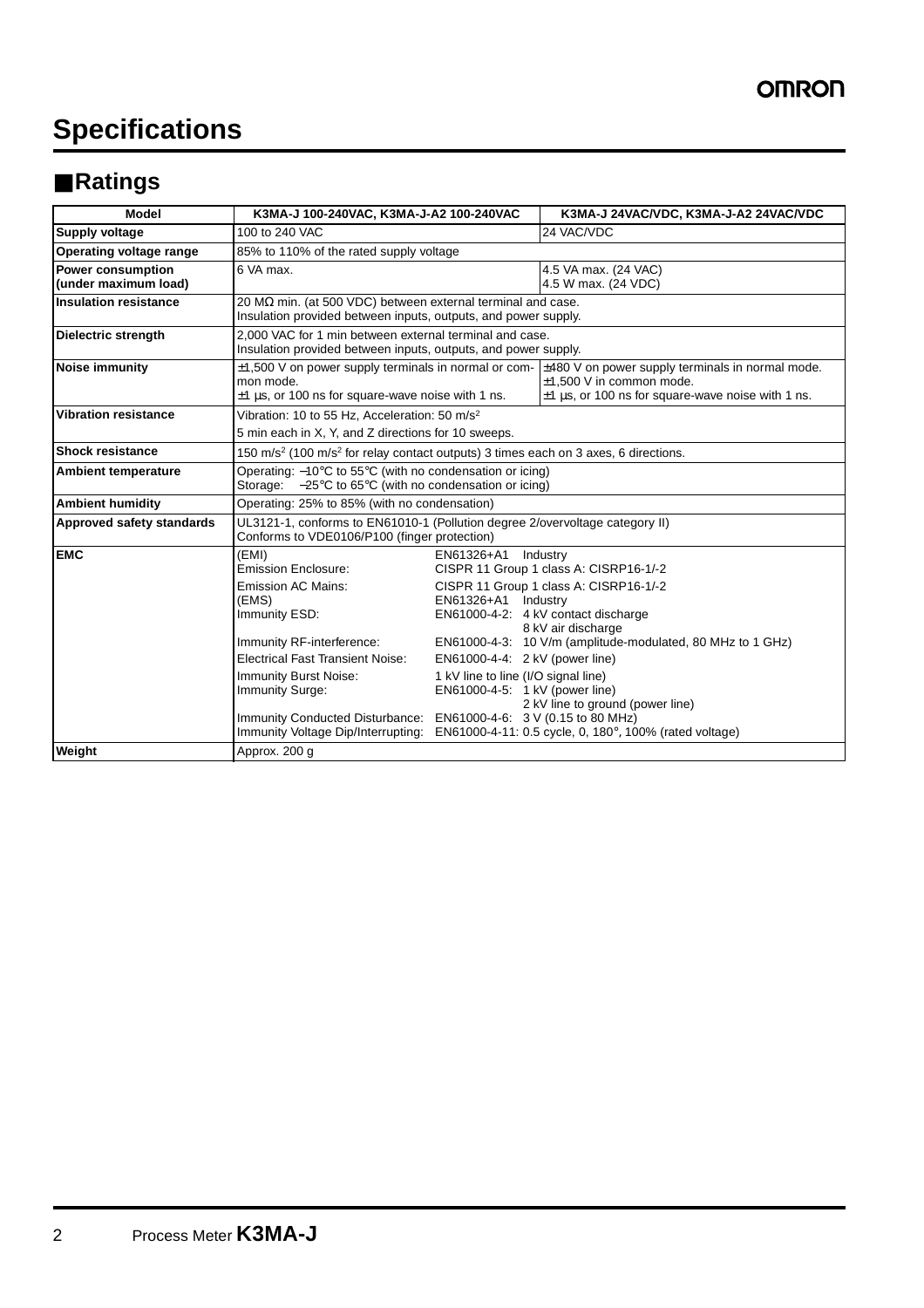## ■ **Characteristics**

| Input signal                 | DC voltage/current (0 to 20 mA, 4 to 20 mA, 0 to 5 V, 1 to 5 V, $\pm$ 5 V, $\pm$ 10 V)                                                                                                                                                            |  |  |  |
|------------------------------|---------------------------------------------------------------------------------------------------------------------------------------------------------------------------------------------------------------------------------------------------|--|--|--|
| A/D conversion               | Double integral method                                                                                                                                                                                                                            |  |  |  |
| <b>Sampling period</b>       | 250 ms                                                                                                                                                                                                                                            |  |  |  |
| Display refresh period       | Sampling period (sampling times multiplied by number of measurements for averaging if average pro-<br>cessing is selected.)                                                                                                                       |  |  |  |
| Max. displayed digits        | 5 digits (-19999 to 99999)                                                                                                                                                                                                                        |  |  |  |
| <b>Display</b>               | 7-segment digital display, Character height: 14.2 mm                                                                                                                                                                                              |  |  |  |
| Polarity display             | "-" is displayed automatically with a negative input signal.                                                                                                                                                                                      |  |  |  |
| Zero display                 | Leading zeros are not displayed.                                                                                                                                                                                                                  |  |  |  |
| <b>Scaling function</b>      | Programmable with front-panel key inputs (range of display: -19999 to 99999). The decimal point po-<br>sition can be set as desired.                                                                                                              |  |  |  |
| <b>Hold function</b>         | Max. hold (maximum value), Min. hold (minimum value)                                                                                                                                                                                              |  |  |  |
| <b>Hysteresis setting</b>    | Programmable with front-panel key inputs (0001 to 9999).                                                                                                                                                                                          |  |  |  |
| <b>Other functions</b>       | Forced-zero (with front-panel key)<br>Zero-limit<br>Scaling teach function<br>Display color change (green (red), green, red (green), red)<br>OUT type change (upper limit, lower limit, upper/lower limit)<br>Average processing (simple average) |  |  |  |
| Output                       | Relays: 2 SPST-NO                                                                                                                                                                                                                                 |  |  |  |
| Delay in comparative outputs | 750 ms max.                                                                                                                                                                                                                                       |  |  |  |
| Degree of protection         | Front panel: NEMA4X for indoor use (equivalent to IP66)<br>Rear case: IEC standard IP20<br>Terminals: IEC standard IP00 + finger protection (VDE0106/100)                                                                                         |  |  |  |
| <b>Memory protection</b>     | Non-volatile memory (EEPROM) (possible to rewrite 100,000 times)                                                                                                                                                                                  |  |  |  |

## ■ **Measuring Ranges**

## **Process Voltage/Current Inputs**

| Input      | <b>Measuring range</b>                | <b>Measuring accuracy</b>                             | Input impedance | Displayable range       |
|------------|---------------------------------------|-------------------------------------------------------|-----------------|-------------------------|
| DC voltage | 1.000 to 5.000 V                      | $\pm 0.1\%$ FS $\pm 1$ digit max.                     | $M\Omega$ min.  | $-19999$ to 99999       |
|            | 0.000 to 5.000 V                      | $ $ (at 23 $\pm$ 3°C)                                 |                 | (with scaling function) |
|            | $-5.000$ to 5.000 V                   | $\pm 0.1\%$ FS $\pm 1$ digit max.                     |                 |                         |
|            | $-10.00$ to 10.00 V                   | $\vert$ (at 23 $\pm$ 5°C)                             |                 |                         |
| DC current | 4.00 to 20.00 mA/<br>0.00 to 20.00 mA | $\pm 0.1\%$ FS $\pm 1$ digit max.<br>(at $23\pm3$ °C) | 45 $\Omega$     |                         |

## ■ **Input/Output Ratings**

### **Relay Contact Output**

| Item                                                                    | Resistive load ( $cos\phi = 1$ )                                         | Inductive load ( $cos\phi = 0.4$ , L/R=7 ms) |  |  |
|-------------------------------------------------------------------------|--------------------------------------------------------------------------|----------------------------------------------|--|--|
| <b>Rated load (UL ratings)</b>                                          | 5 A at 250 VAC, 5 A at 30 VDC                                            | 1.5 A at 250 VAC, 1.5 A at 30 VDC            |  |  |
| <b>Rated carry current</b>                                              | 5 A max. (at COM terminal)                                               |                                              |  |  |
| Max. contact voltage                                                    | 250 VAC, 150 VDC                                                         |                                              |  |  |
| Max. contact current                                                    | 5 A (at COM terminal)                                                    |                                              |  |  |
| <b>Max.</b> switching capacity                                          | 250 VA, 30 W<br>1,250 VA, 150 W                                          |                                              |  |  |
| Min. permissible load<br>(P level, reference value)                     | 10 mA at 5 VDC                                                           |                                              |  |  |
| Mechanical life                                                         | 5,000,000 times min. (at a switching frequency of 1,200 times/min)       |                                              |  |  |
| <b>Electrical life</b><br>(at an ambient temperature of 20 $\degree$ C) | 100,000 times min. (at a rated load switching frequency of 10 times/min) |                                              |  |  |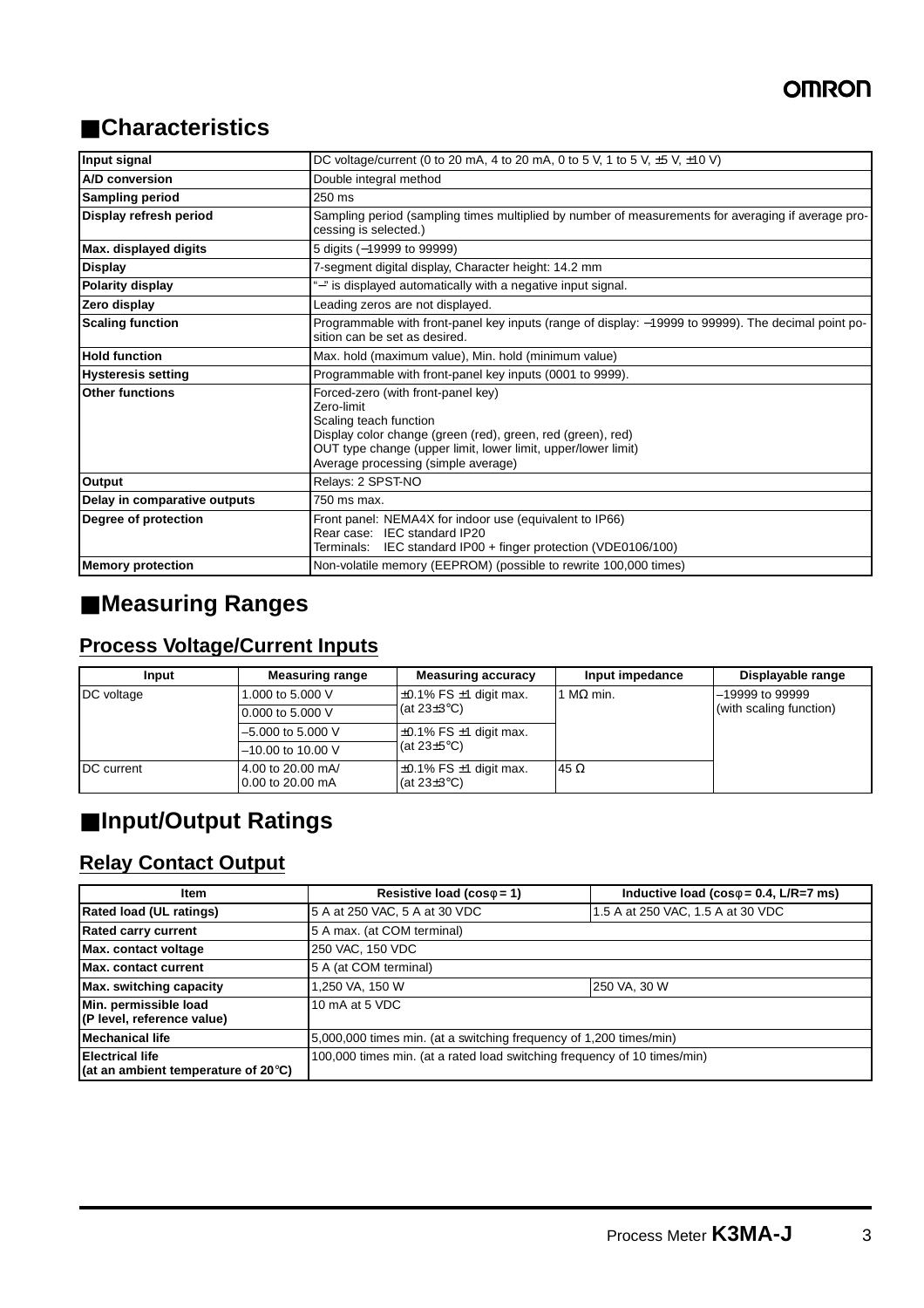## **Connections**

## ■ **Terminal Arrangement**





| <b>Terminal No.</b>                   | Name            | <b>Description</b>                            |  |
|---------------------------------------|-----------------|-----------------------------------------------|--|
| $(A1)$ - $(A2)$                       | Operation power | Connects the operation power supply.          |  |
| $E4(E6)$ $E5$                         | Analog input    | Connects the voltage or current analog input. |  |
| $\bigoplus$ , $\bigoplus$ $\bigoplus$ | Outputs         | Outputs the relay outputs.                    |  |

## ■ **Block Diagram**



**Note:** Relay output models only.

## ■ **Input Circuits**

### **Analog Input (DC Voltage/Current)**



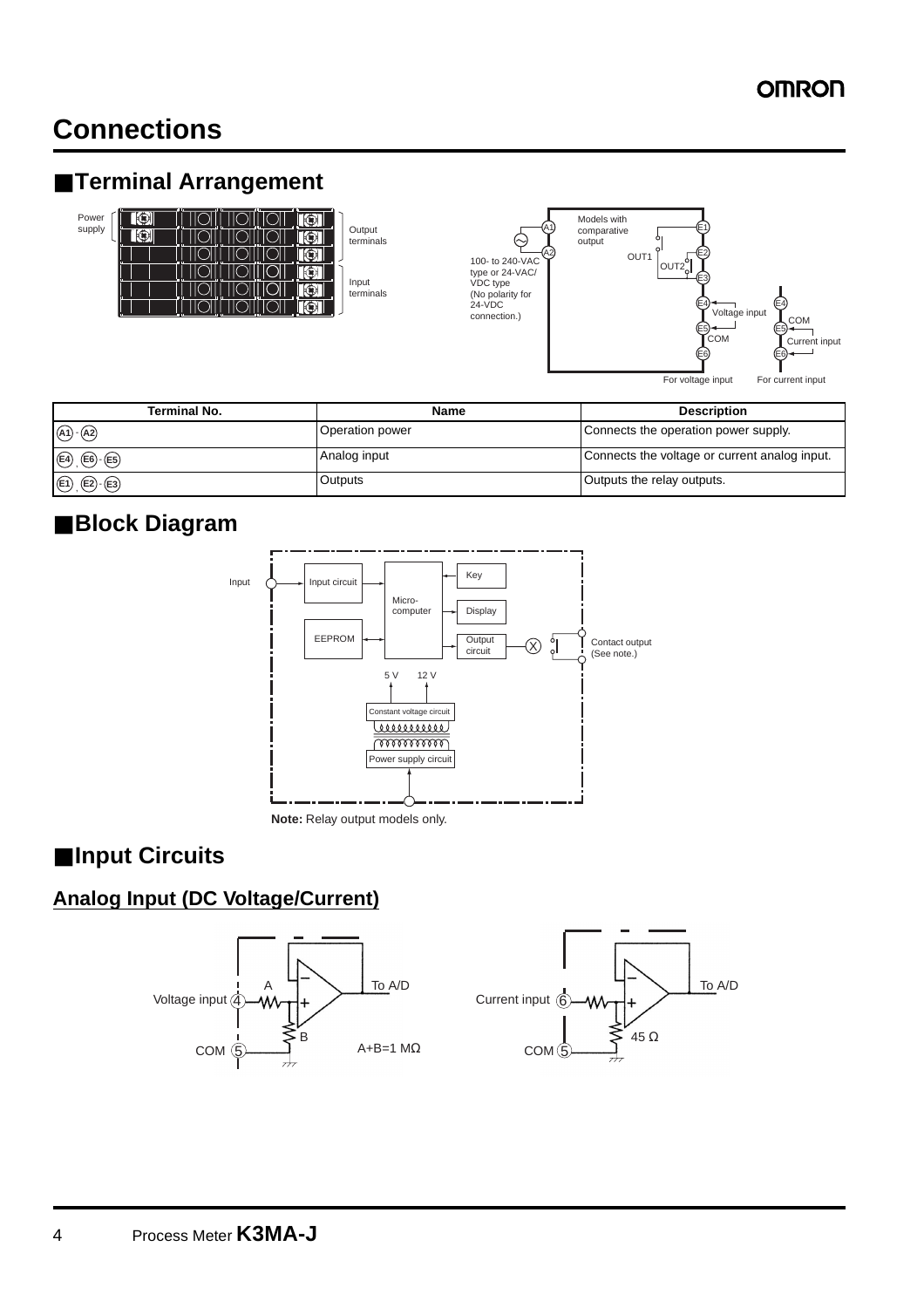## ■ Main Functions

### **Input Types and Ranges**

| Input type (setting parameter)     | <b>Function</b>                   | Input range<br>(setting parameters) |            | <b>Setting range</b>                                        |
|------------------------------------|-----------------------------------|-------------------------------------|------------|-------------------------------------------------------------|
| Input range $(\bar{u}r - \bar{v})$ | Selects DC voltage/current signal | 0 to 20 mA                          | $(D - 2D)$ | Displayable from -19999 to 99999                            |
|                                    | input                             | 4 to 20 mA                          | $(4 - 20)$ | with scaling function.                                      |
|                                    |                                   | 0 to 5 $V$                          | $(D-5)$    | The position of the decimal point<br>can be set as desired. |
|                                    |                                   | 1 to 5 $V$                          | $1 - 5$    |                                                             |
|                                    |                                   | $+5V$                               | (5)        |                                                             |
|                                    |                                   | ±10V                                | 10)        |                                                             |

**Note:** The initial value for the input range is "4 to 20 mA (4-20)."

### **Scaling**

**•** Analog (Process) Inputs

The K3MA-J converts input signals into desired physical values.

INPUT2: Any input value

DISPLAY2: Displayed value corresponding to INPUT2

INPUT1: Any input value DISPLAY1: Displayed value corresponding to INPUT1

When DISPLAY1 is set for INPUT1, and DISPLAY2 is set for INPUT2, a line will be displayed joining the two points. (Raise shift, reverse scaling, plus/minus display, etc., can be adjusted as desired.)

| <b>Parameter</b> | <b>Setting value</b> | <b>Meaning</b>                   | <b>Parameter</b> | <b>Setting value</b> | Meaning                      |
|------------------|----------------------|----------------------------------|------------------|----------------------|------------------------------|
| EnP. I           | - 19999 to 99999     | Input value for dSP. I           | ∎dP              | 0.0000               | Display four digits after de |
| id5P. I          | - 19999 to 99999     | Display value for $\sqrt{L}nP$ . |                  | 00.000               | Display three digits after   |
| EnP.2            | - 19999 to 99999     | Input value for $dSP.2$          |                  | 000.00               | Display two digits after de  |
| 185P.2           | - 19999 to 99999     | Display value for $\sqrt{L}$     |                  | 0000.0               | Display one digit after dee  |

| <b>Parameter</b> | <b>Setting value</b> | Meaning                          | <b>Parameter</b> | <b>Setting value</b> | Meaning                                  |
|------------------|----------------------|----------------------------------|------------------|----------------------|------------------------------------------|
| EnP. I           | $-19999$ to 99999    | Input value for dSP. I           | 1dP              | 0.0000               | Display four digits after decimal point  |
| dSP. I           | - 19999 to 99999     | Display value for $\sqrt{L}$ , l |                  | 00.000               | Display three digits after decimal point |
| CoP.2            | - 19999 to 99999     | Input value for d5P.2            |                  | 000.00               | Display two digits after decimal point   |
| 89.2             | - 19999 to 99999     | Display value for $\sqrt{L}$     |                  | 0000.0               | Display one digit after decimal point    |
|                  |                      |                                  |                  | 00000                | No decimal point                         |



Instead of setting by inputting with the  $\textcircled{a}$  Up Key and  $\textcircled{b}$  Shift Key, current values can be input as vertion of the CAD Up Key and  $\textcircled{b}$  Shift Key, current values can be operation status of the K3MA-J.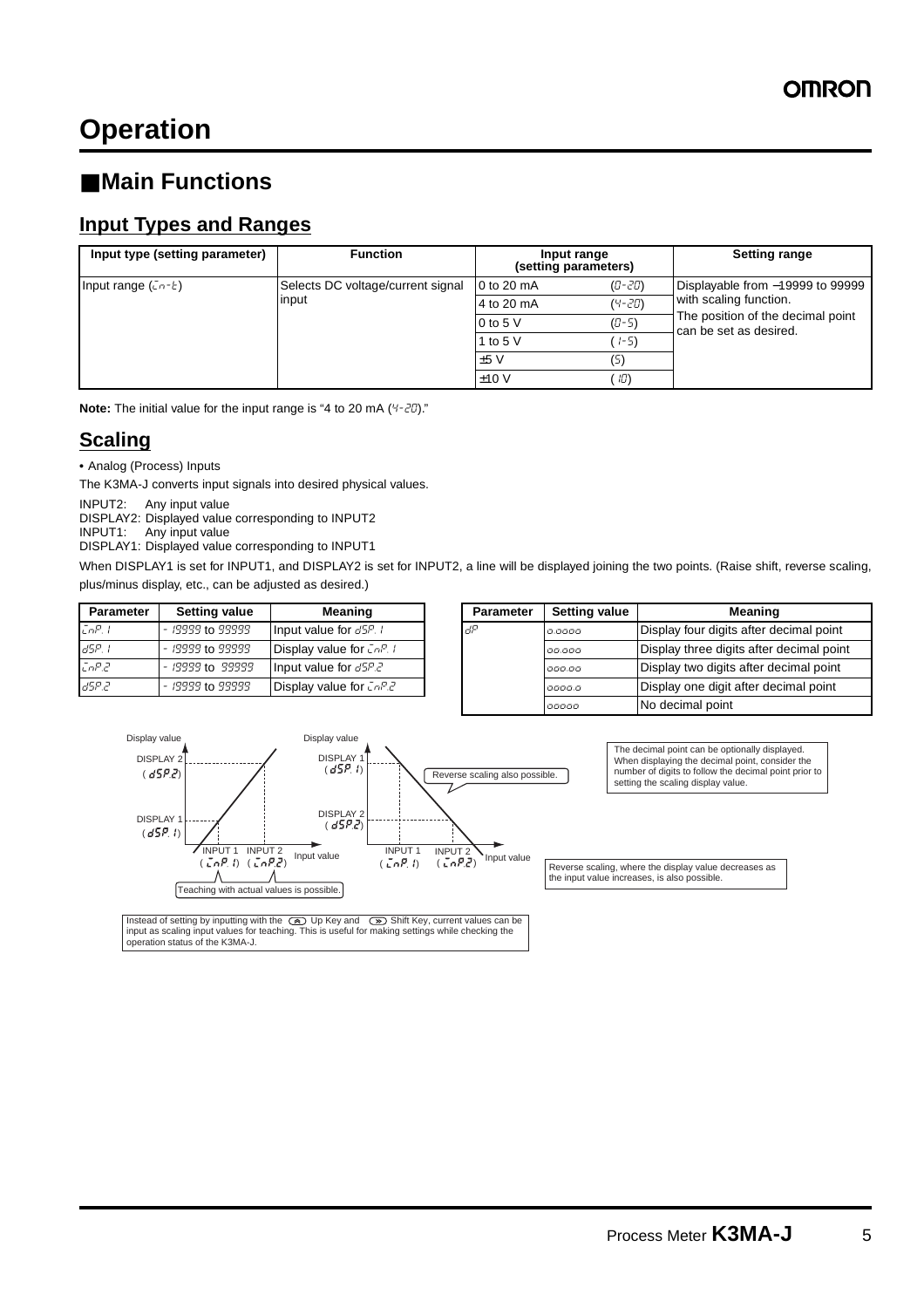### **Convenient Functions**

### Scaling Teach

The parameters ( $\zeta_n$ P,  $l$ ,  $\zeta_n$ P, $\zeta$ ) for the K3MA-J's initial setting level can be set using actual input values with the teaching function. After displaying the parameters, the actual input settings can be made with the following operation.



### **OUT Types (Comparative Output Models Only)**

OUT 1 and OUT 2 can be set to operate in one of the three following modes in accordance with the compared values:

- **•** Upper limit (High Acting):
- The output is turned ON when the measurement value is greater than its set value.
- **•** Lower limit (Low Acting):
- The output is turned ON when the measurement value is less than its set value.
- **•** Upper and lower limits (Outside Band Acting):
- An upper limit (H set value) and lower limit (L set value) can be set independently.

The output is turned ON when the measurement value is greater than upper-limit set value or less than the lower-limit set value.



The three types of output operations shown above can be combined as desired. The following are examples of possible combinations.

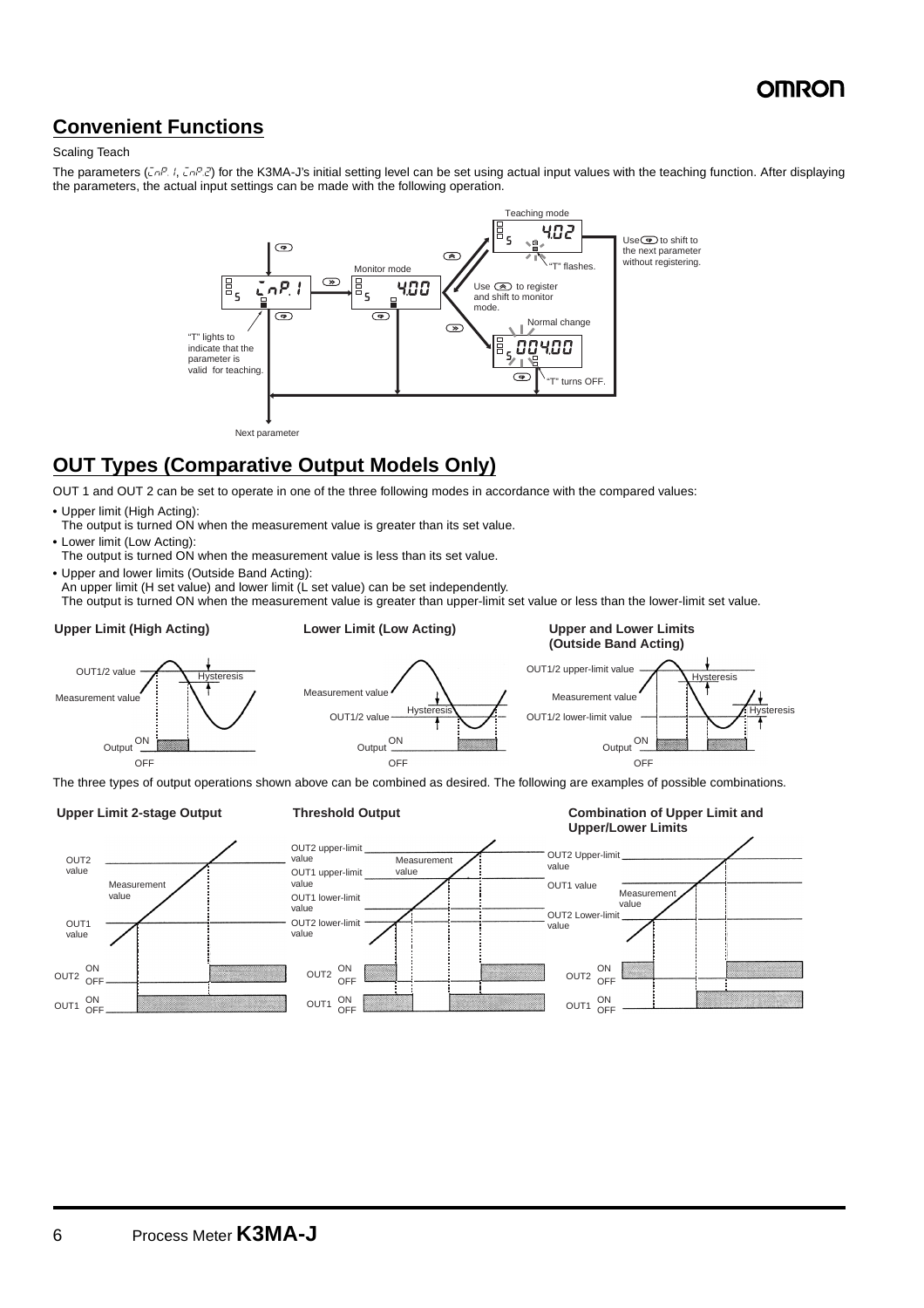### **Parameter Initialization**

This function returns all of the parameters to their initial values.

| <b>Parameter</b> | <b>Setting value</b> | <b>Meaning</b>          |
|------------------|----------------------|-------------------------|
| ヒロビビ             | or                   | ---                     |
|                  | oo                   | Initializes all parame- |
|                  |                      | ters.                   |

Use this to reset the K3MA-J after returning it to its factory-set condition.

### **Average Processing**

Average processing stabilizes displayed values to minimize flicker by averaging the fluctuating input signals. Average processing can be performed for the measurement values in either of four steps (OFF, 2 times, 4 times, or 8 times).



This is useful for ignoring rapid fluctuations, e.g., eliminating spike noise.

### **Hysteresis (Comparative Output Models Only)**

The hysteresis of comparative outputs can be set to prevent chattering in the output when the measurement value fluctuates finely near the OUT value.





### **Zero-limit Function**

The zero-limit function changes any value below the set value to zero. This is useful when you want to change negative values to zero rather than display them, or when you want to make the display in the smallest part of the input range zero.

| <b>Parameter</b> | <b>Setting value</b> | Meaning                    |
|------------------|----------------------|----------------------------|
| $E-LER$          | āFF                  | <b>IOFF: No zero-limit</b> |
|                  | on.                  | <b>ON: Zero-limit</b>      |
| $LT - P$         | $0$ to $99$          | 10 to 99: Zero-limit value |



### **Changing the Display Color**

The color of the value displayed can be set to either red or green. For comparative output models, the display color can be set to change from green to red, or from red to green, according to the status of the comparison criterion.



### **Display Auto-return Time**

This function automatically returns the display to the operation level's current value if no keys are pressed for a preset time (called the display auto-return time).

### **Move-to-Protect-Level Time**

The time required to shift to the protect level can be set as desired.

### **Forced-zero Function**

It is possible to shift from a value to the zero point with one touch of the Up Key on the front panel (for example, when adjusting reference values).



**Note:** Used only for releasing the forced-zero with the Protect menu.

### **MAX/MIN Display**

The maximum and minimum measurement (display) values from the time the power is turned ON until the current time can be stored and displayed. This is useful, for example, when measuring the maximum value.

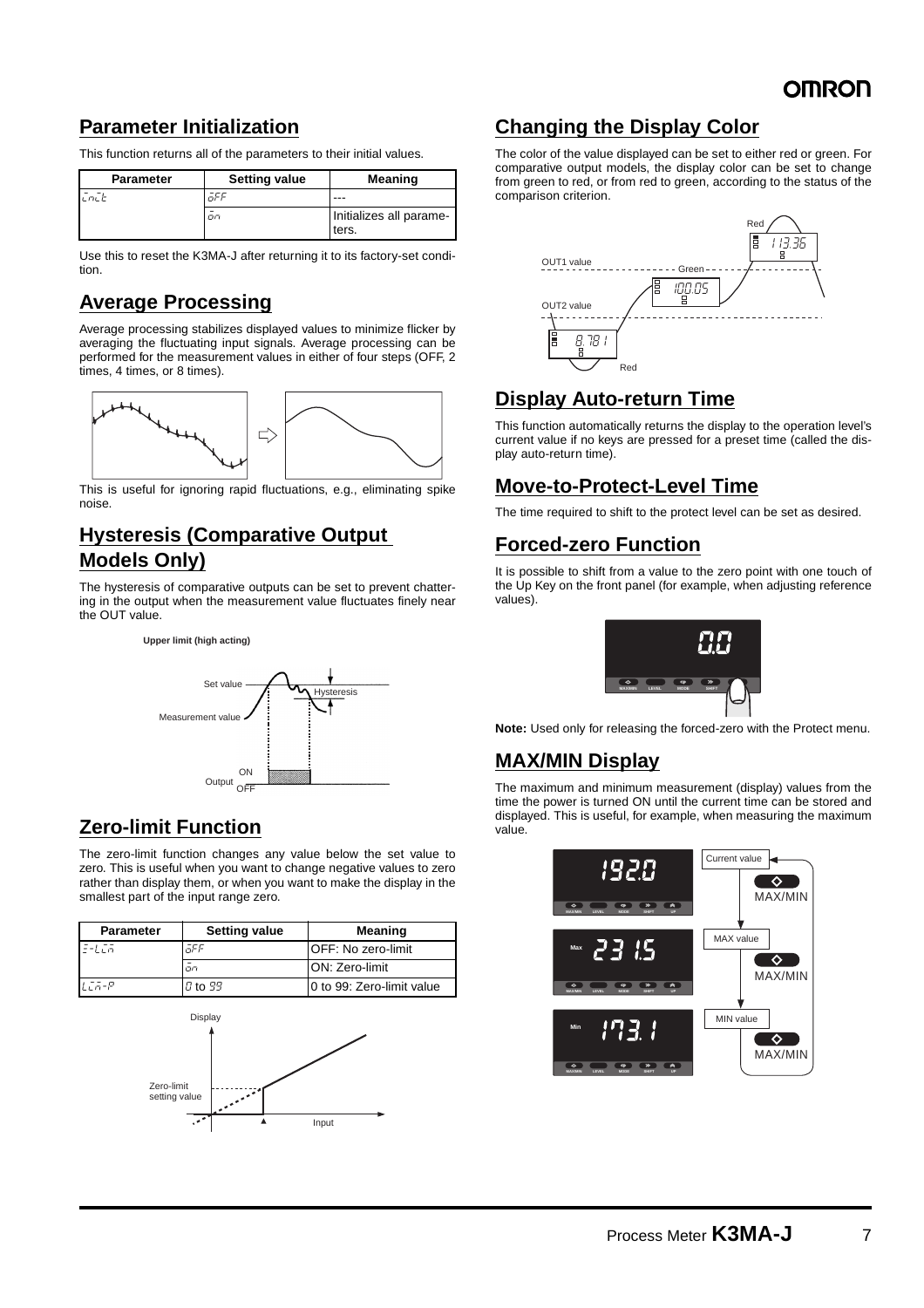## **Nomenclature**



| Name<br>1. Main indicator |           | <b>Functions</b><br>Displays current values, parameters, and set values.                                             |  |  |  |
|---------------------------|-----------|----------------------------------------------------------------------------------------------------------------------|--|--|--|
|                           |           |                                                                                                                      |  |  |  |
| tion indica- $\boxed{2}$  |           | Lit when output 2 is ON.                                                                                             |  |  |  |
| tors                      | <b>SV</b> | Lit when a set value is being displayed or changed.                                                                  |  |  |  |
|                           | Max       | Lit when the main indicator is showing the MAX value.                                                                |  |  |  |
|                           | Min       | Lit when the main indicator is showing the MIN value.                                                                |  |  |  |
|                           |           | Lit during the forced-zero operation.                                                                                |  |  |  |
|                           |           | Lit when the teaching function is operable. Blinks while the teaching function is operating.                         |  |  |  |
| 3. Level indicator        |           | Displays the current level that the K3MA-J is in. (See below for details.)                                           |  |  |  |
| 4. MAX/MIN Key            |           | Used to display the MAX and MIN values when a measurement value is being displayed.                                  |  |  |  |
| 5. Level Key              |           | Used to change the level.                                                                                            |  |  |  |
| 6. Mode Key               |           | Used to allow the main indicator to indicate parameters sequentially.                                                |  |  |  |
| 7. Shift Key              |           | Used to enable a set value to be changed. When changing a set value, this key is used to move along the digits.      |  |  |  |
| 8. Up Key                 |           | Used to change a set value. Used to set or clear a forced-zero function when a measurement value is being displayed. |  |  |  |

| <b>Level indicator</b> | Level                     |
|------------------------|---------------------------|
| $\Box$                 | Protect                   |
| Not lit                | Operation                 |
|                        | Initial setting           |
|                        | Advanced-function setting |

# **Dimensions**



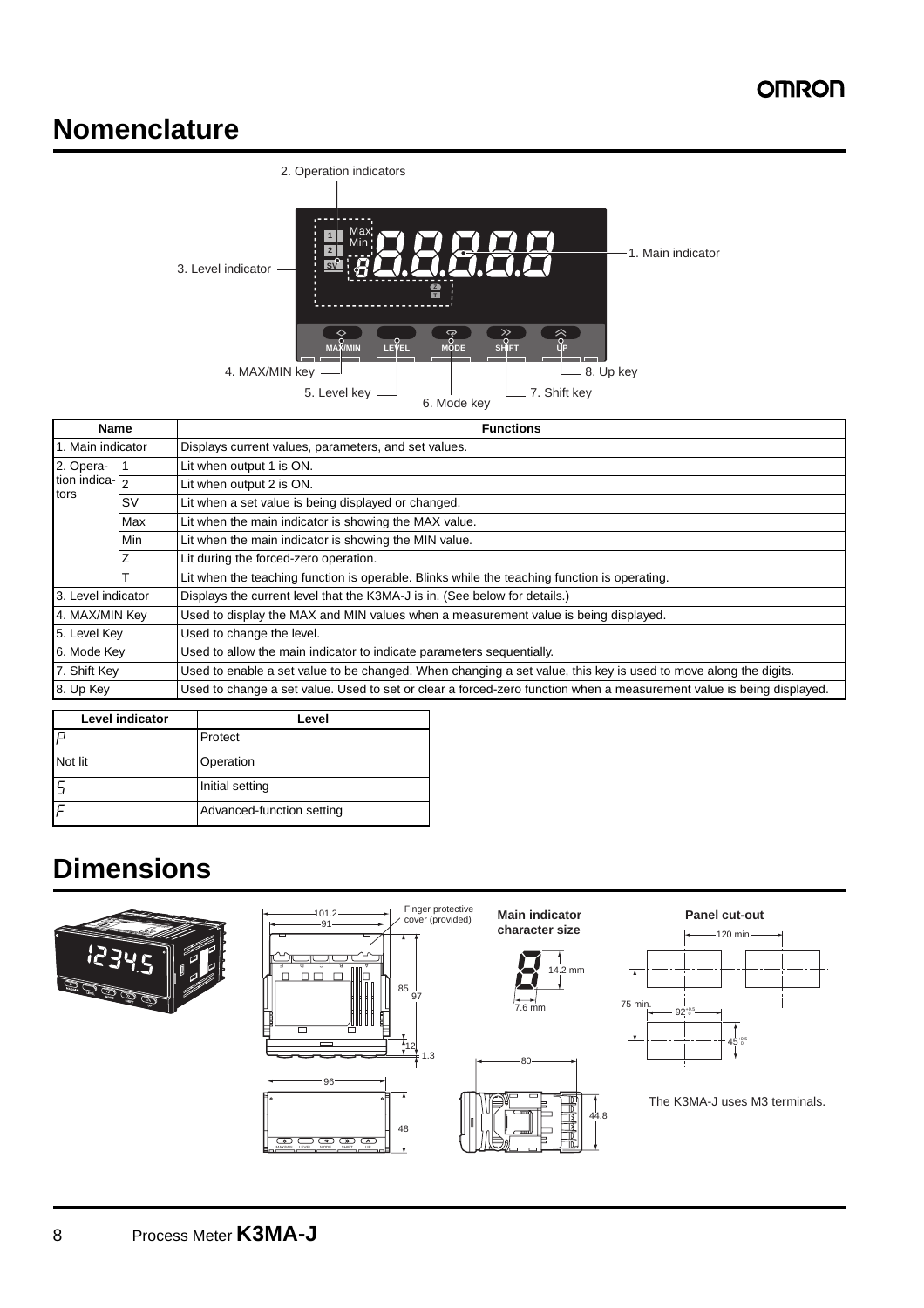## **Application Examples**

### **Monitoring interior tank pressure**



- Monitoring gas pressure
- Inspection instruments in food or pharmaceutical plants

## **Installation**

- **1.** Insert the K3MA-J into the panel cut-out hole.
- **2.** For a waterproof installation, insert the rubber gasket onto the body of the K3MA-J.



**3.** Fit the adaptor into the grooves on the left and right sides of the rear case, then push it until it contacts the panel to secure the K3MA-J.



### **Displaying/outputting Flowrate sensor liquid level**



• Monitoring liquid level in cleaning tanks • Monitoring sendout flowrate • Water tanks, devices using chemicals, • Water processing devices, etc. etc.



- 
- 

## ■ Wiring Precautions

- **•** Use crimp terminals.
- **•** Tighten the terminal screws to a torque of approximately 0.5 N⋅m.
- **•** To avoid the influence of noise, route signal lines and power lines separately.

## ■ **Wiring**

**•** Use the following M3 crimp terminals.



## ■ **Unit Labels (Provided)**

**•** The unit labels are not attached to the K3MA-J. Select the desired labels from the provided sheet.

|                 | A, | V.I |     |              |    | $\mathbf{A}$  %   J   Pa                                                                                                                   | Ω |
|-----------------|----|-----|-----|--------------|----|--------------------------------------------------------------------------------------------------------------------------------------------|---|
| $\mathbb S$     |    |     |     |              |    | $\overline{\mathsf{m}}\hspace{0.02cm} \mathsf{W} ^{\circ}\hspace{0.02cm}\mathbb{C}\hspace{0.02cm} \mathsf{m}^{\mathsf{3}}\hspace{0.02cm} $ | k |
| $\blacklozenge$ |    |     | min |              | mm | rpm                                                                                                                                        |   |
| VA              |    | mV  |     | mA           |    | Hz                                                                                                                                         |   |
| m/min           |    |     |     | <b>OMRON</b> |    |                                                                                                                                            |   |
| OUT OUT         |    |     |     |              |    |                                                                                                                                            |   |

**Note:** For scales and gauges, use the unit labels that are specified by the relevant laws or regulations.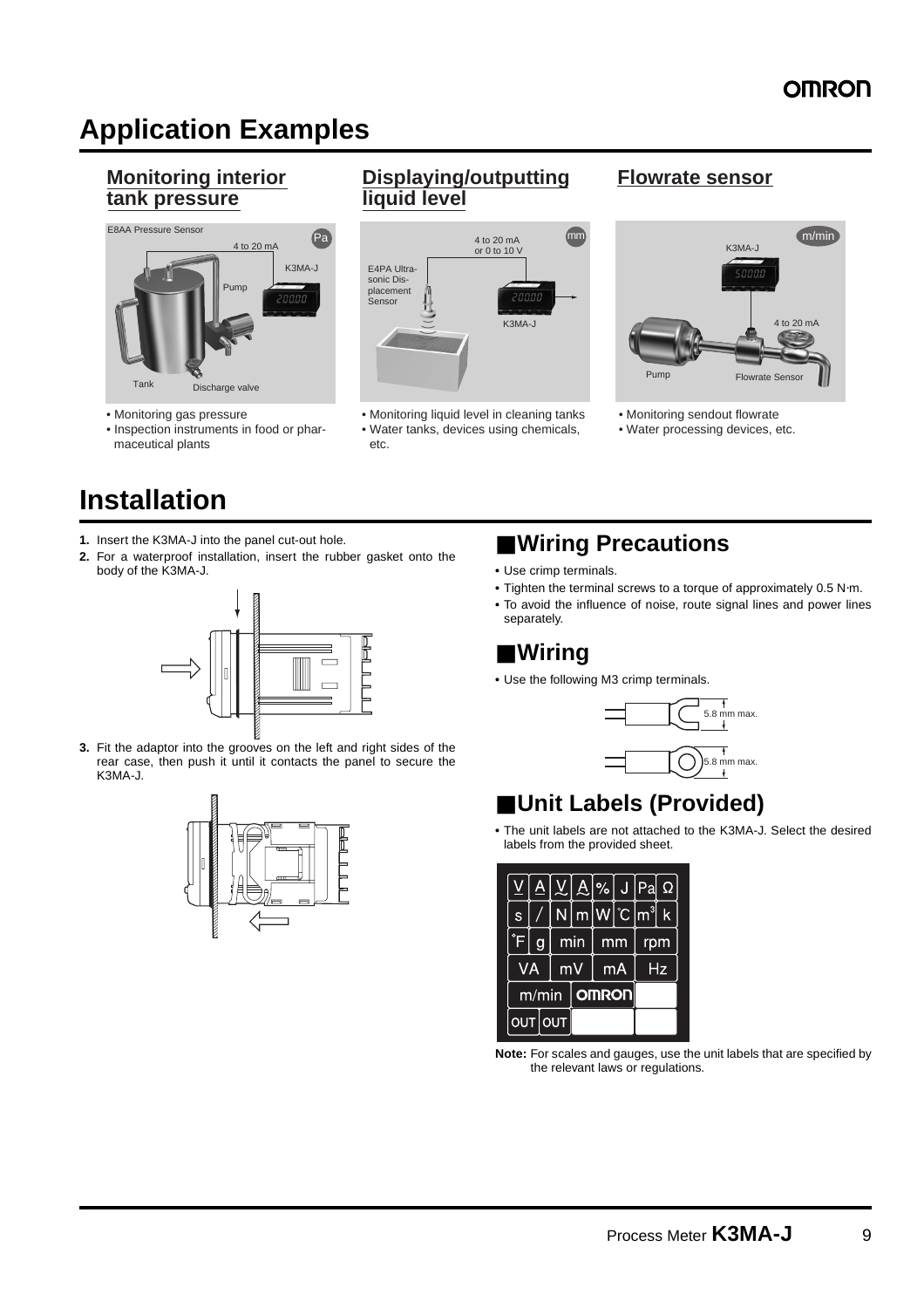## **Precautions**

### $\mathscr{G}\backslash\mathsf{WARMING}$

Do not touch any of the terminals while the power is being supplied. Doing so may result in electric shock.

### ⁄ !∖ Caution

Do not disassemble the product or touch the internal components of the product while the power is being supplied. Doing so may result in electric shock.

### $/$ ! $\setminus$ Caution

Do not allow metal objects or wire cuttings to enter the product. Doing so may result in electric shock, fire, or malfunction.

### ⁄ !∖ Caution

Perform correct settings for the product according to the control application. Failure to do so may cause unexpected operation, resulting in damage to the product or injury.

### $\sqrt{2}$  Caution

Take safety measures, such as installing a separate monitoring system, to ensure safety even if the product fails. Product failure may prevent comparative outputs from being generated, resulting in serious accidents.

Observe the following precautions to ensure safety.

- **1.** Maintain the power supply voltage within the range specified in the specifications.
- **2.** Maintain the load within the ratings specified in the specifications.
- **3.** Check each terminal for correct number and polarity before connecting it. Incorrect or reverse connections may damage or burn out internal components in the product.
- **4.** Tighten the terminal screws securely. The recommended tightening torque is 0.43 to 0.58 N⋅m. Loose screws may cause fire or malfunction.
- **5.** Do not connect anything to unused terminals.
- **6.** Provide a switch or circuit breaker so that operators can easily turn OFF the power supply when necessary. Also provide appropriate indications of such devices.
- **7.** Do not attempt to disassemble, repair, or modify the product.
- **8.** Do not use the product where flammable or combustible gases are present.

### **Application**

### **General Precautions**

**1.** Do not use the product in the following locations:

- Locations subject to direct radiant heat from heating equipment.
- Locations subject to exposure to water, oil, or chemicals.
- Locations subject to direct sunlight.
- Locations subject to dust or corrosive gases (particularly sulfuric gas or ammonia gas).
- Locations subject to severe changes in temperature.
- Locations subject to icing or condensation.
- Locations subject to shock or vibration.
- **2.** Do not block heat dissipation around the product, i.e., provide sufficient space for heat dissipation.
- **3.** Ensure that the rated voltage is reached within two seconds after the power is turned ON.
- **4.** Conduct aging for 15 minutes min. after power is turned ON for correct measurement.
- **5.** Do not touch the slit sections or terminals while the power is being supplied to prevent the product from being affected by static electricity.
- **6.** Do not lay heavy objects on the product during use or storage. Doing so may deform or deteriorate the product.
- **7.** Do not use paint thinner for cleaning. Use commercially available alcohol.

### **Mounting**

- **•** Mount the product to a panel that is 1 to 8 mm thick.
- **•** Install the product in a horizontal position.
- **•** Use crimp terminals that match screw sizes.

### **Noise Prevention**

- **•** Install the product as far as possible from devices that generate strong, high-frequency fields (such as high-frequency welders or sewing machines) or surges.
- **•** Install surge absorbers or noise filters on nearby devices that generate noise (particularly, motors, transformers, solenoids, magnet coils, and other devices that have a high inductance component).



**•** To prevent inductive noise, separate the terminal block wiring for the product from high-voltage or high-current power lines. Do not route the wiring for the product in parallel with or tie it in a bundle with power lines.

Take the following countermeasures against inductive noise in input lines.

### **Analog Signal Inputs**



- **•** When using a noise filter for the power supply, check for the voltage and current and install it as close as possible to the Process Meter.
- **•** Do not install the product near radios, television sets, or wireless devices. Doing so may cause reception interference.

### **Increasing Service Life**

- **•** Do not use the product in locations where the temperature or humidity exceeds the ratings or where condensation may occur. When installing the product in a panel, be sure that the temperature around the product (not the temperature around the panel) does not exceed the ratings. The product service life depends on the ambient temperature. The higher the ambient temperature, the shorter the service life. To extend the product service life, lower the temperature inside the Process Meter.
- **•** Use and store the product within the temperature and humidity ranges given in the specifications. When gang-mounting Process Meters or arranging them vertically, heat generated by the Process Meters will cause the internal temperature to rise, reducing the service life. In such cases, consider forced cooling methods, such as using a fan to circulate air around the Process Meters. Do not, however, allow only the terminals to be cooled. Doing so will increase measurement error.
- **•** The life of the output relays is greatly affected by the switching capacity and switching conditions. Use these relays within their rated load and electrical life. The contacts may fuse or burn if they are used past their electrical life.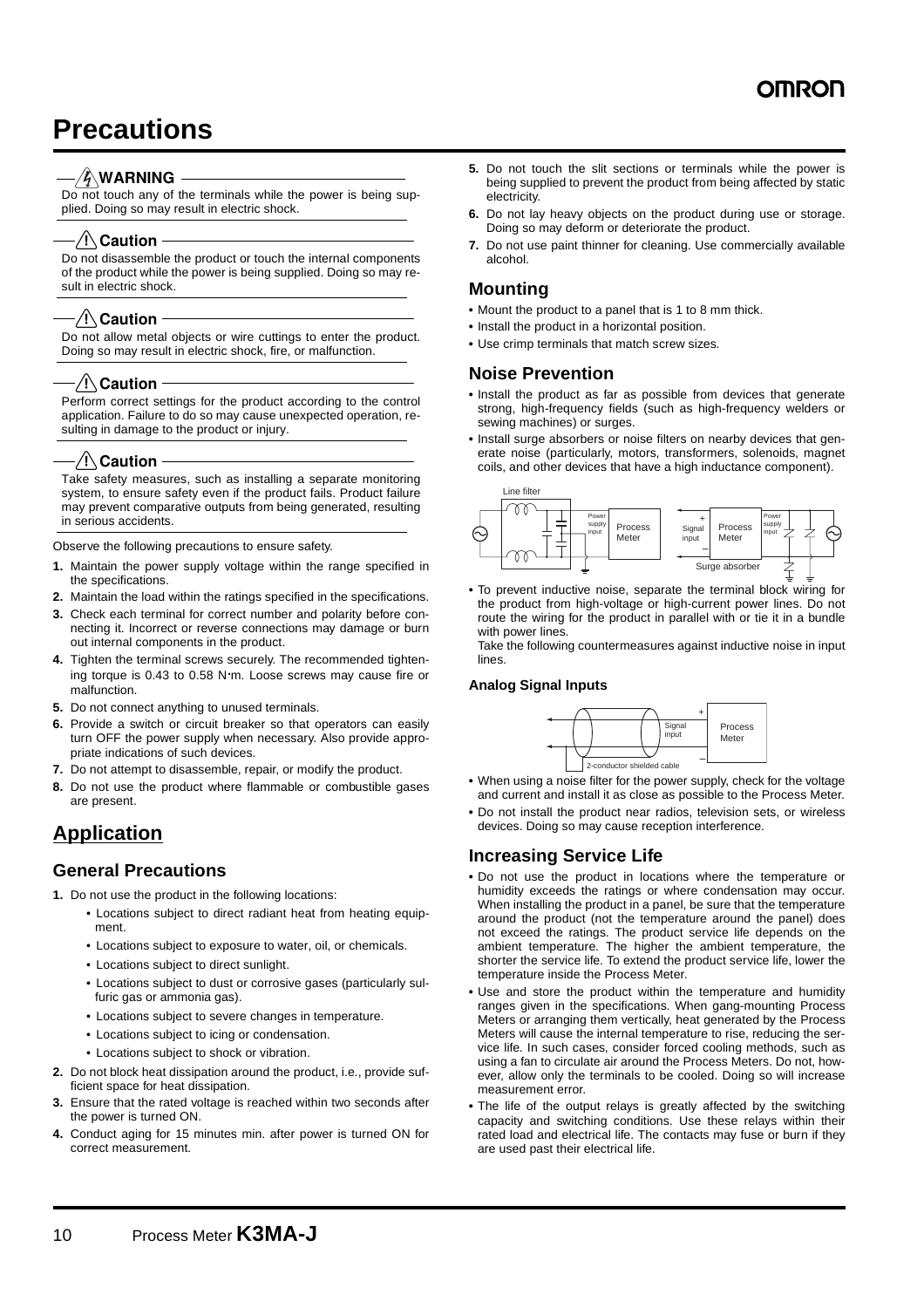## **Operating Procedures**

## ■ **Levels**

"Level" refers to a grouping of parameters. The following table lists the operations that are possible in each of the levels, and the diagram tells how to move between levels. There are some parameters that are not displayed for certain models.

| Level name                | Function                                                                                                  | <b>Measurement</b> |
|---------------------------|-----------------------------------------------------------------------------------------------------------|--------------------|
| Protect                   | Setting lockouts.                                                                                         | Continue           |
| Operation                 | Displaying current values, setting/clearing forced-zero function, and Continue<br>setting OUT 1/2 values. |                    |
| Initial setting           | Making initial settings of input type, scaling, output operating action, Stopped<br>and other parameters. |                    |
| Advanced-function setting | Setting average processing, display color settings, and other ad-<br>vanced-function parameters.          | Stopped            |



**Note:** The move-to-protect-level time can be set in the advanced-function setting level.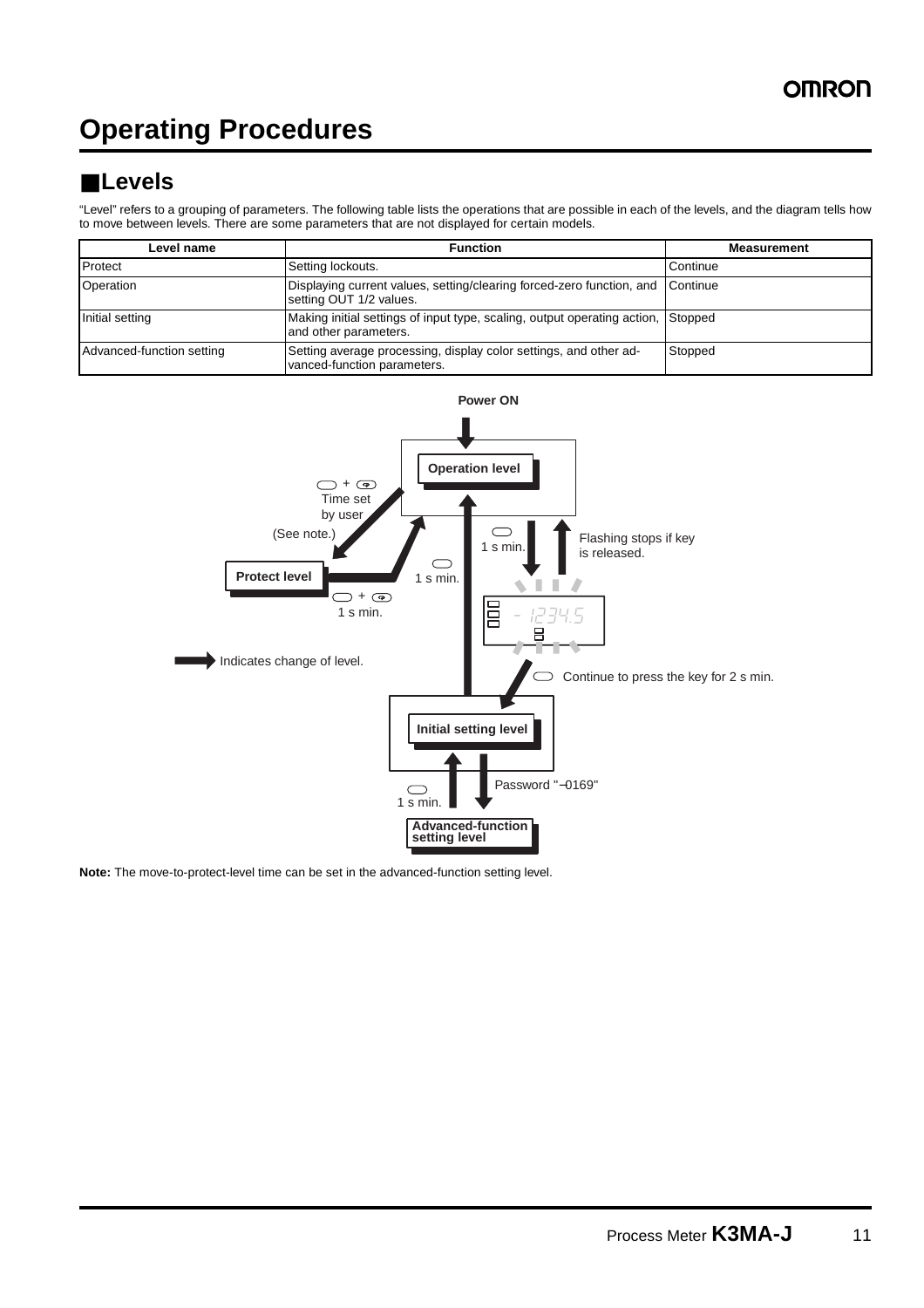## ■ **Parameters**

- **Note:** 1. Some parameters are not displayed for certain models.
	- 2. The K3MA-J will stop measurement if the level is changed to the initial setting level or the advanced-function setting level.
	- 3. If the input range is changed, some parameters are set to default values. Therefore, set the input range first.
	- 4. Settings displayed in reversed colors are defaults.

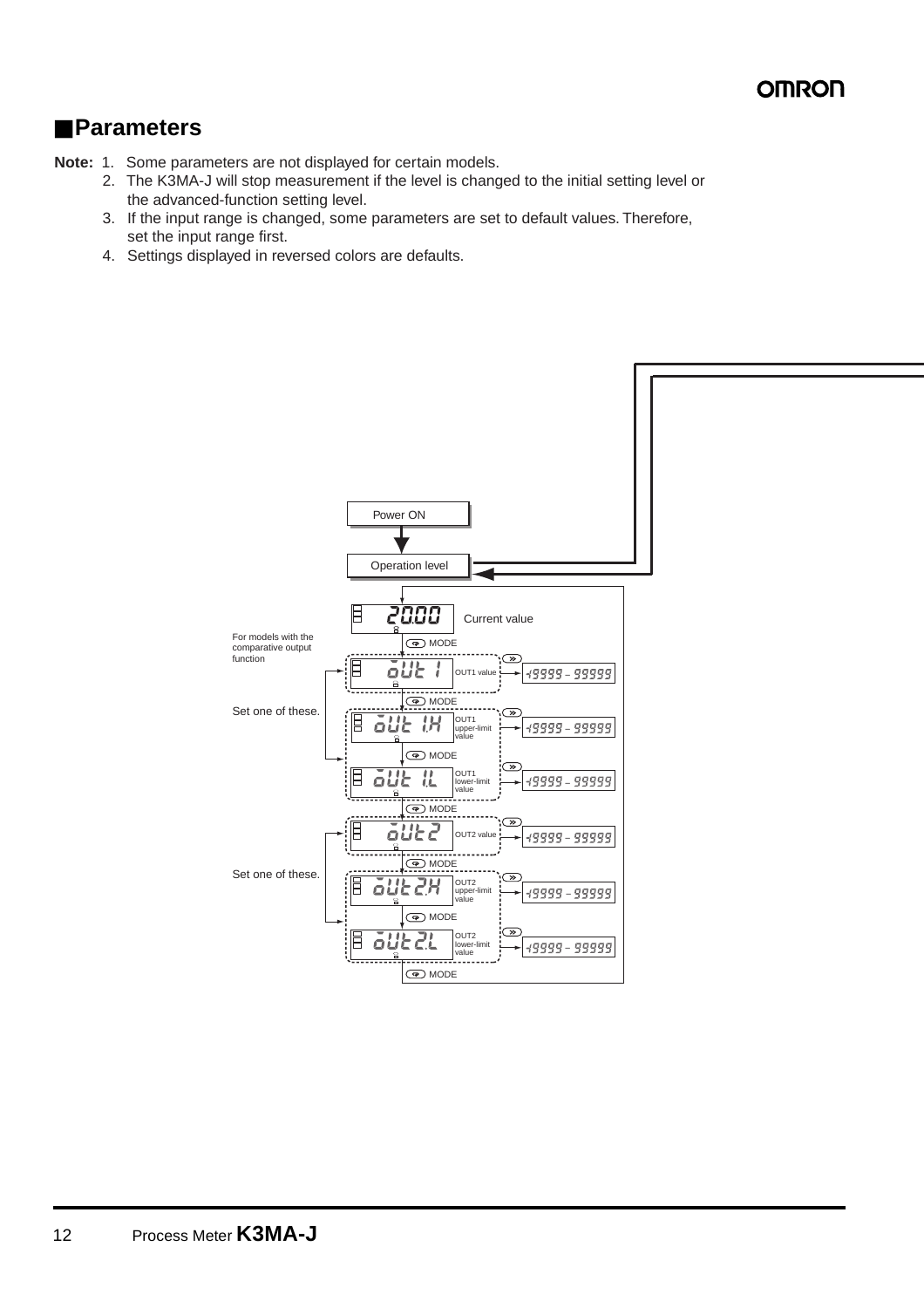**OMRON** 

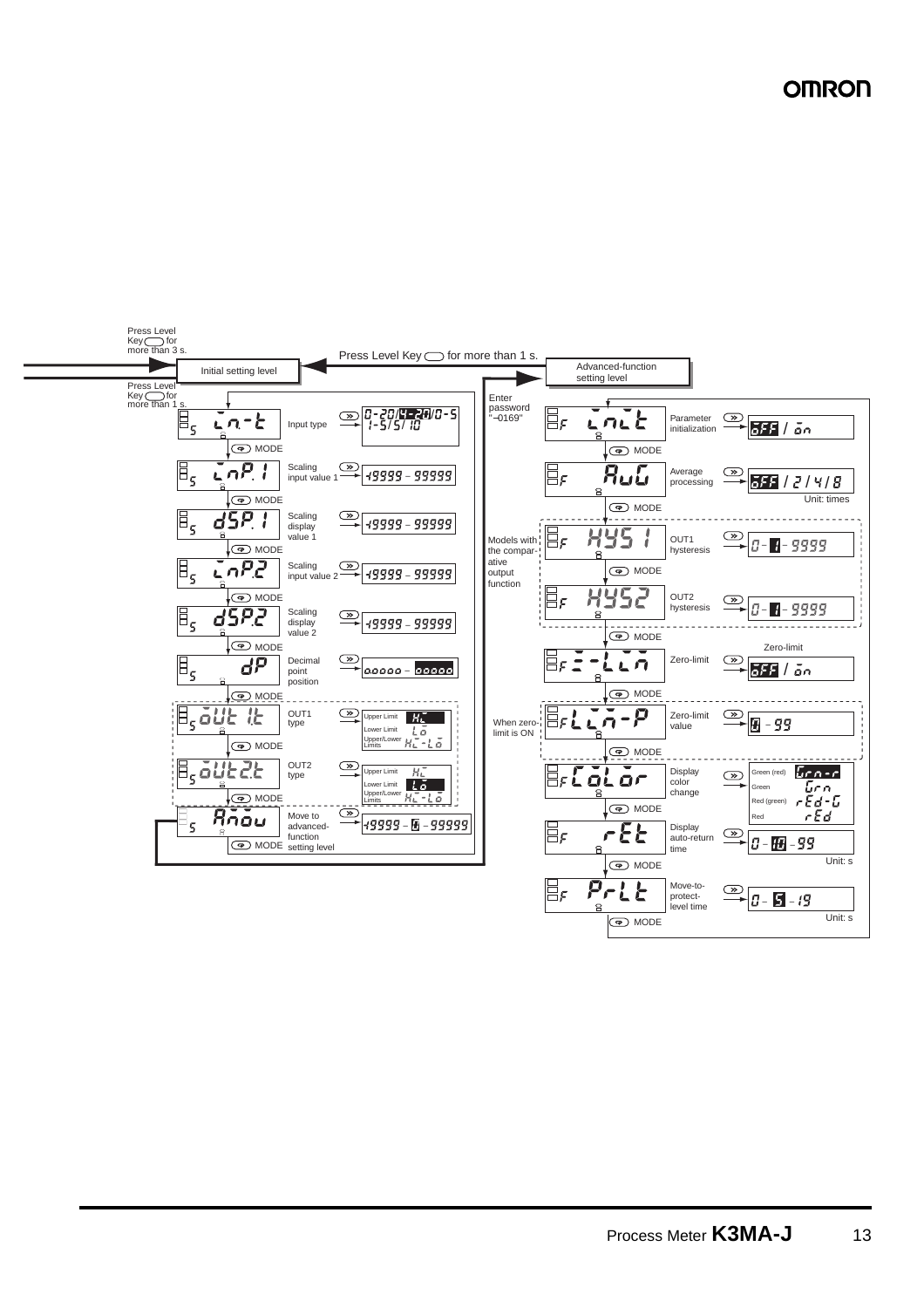

### **Operation/Adjustment Lockouts**

Restricts key operations for operation level and adjustment level.

| <b>Parameter</b> | <b>Setting</b> | <b>Operation level</b>       |                   |  |
|------------------|----------------|------------------------------|-------------------|--|
|                  |                | <b>Current value display</b> | Set value display |  |
| GRPE             |                | Allowed                      | Allowed           |  |
|                  |                | Allowed                      | Allowed           |  |
|                  |                | Allowed                      | Prohibited        |  |

**•** Initial setting is 0.

**•** This cannot be displayed on models not equipped with the comparative output function.

### **Setting Level Lockout**

Restricts shifting to initial setting level or advanced-function setting level.

| <b>Parameter</b> Setting | <b>Shift to initial</b><br>setting level | Shift to advanced-<br>function setting level |
|--------------------------|------------------------------------------|----------------------------------------------|
| <b>FFPF</b>              | Allowed                                  | Allowed                                      |
|                          | Allowed                                  | Prohibited                                   |
|                          | Prohibited                               | Prohibited                                   |

### **Setting Change Lockout**

Restricts setting changes by key operation. When this lockout is set, it is no longer possible to shift to a setting change mode.

| <b>Parameter</b> | Setting | Setting change by key<br>operation |  |
|------------------|---------|------------------------------------|--|
| u  p             | āFF     | Allowed                            |  |
|                  | on      | Prohibited                         |  |

However, all protect level parameters can still be changed.

## **Forced-zero Lockout**

Restricts the setting or release of a forced-zero by front-panel key operation.

| <b>Parameter</b> | Setting     | Setting/release of forced-zero<br>by key operation |
|------------------|-------------|----------------------------------------------------|
| $  P$ $+$        | āFF         | Allowed                                            |
|                  | $\Box \Box$ | Prohibited                                         |

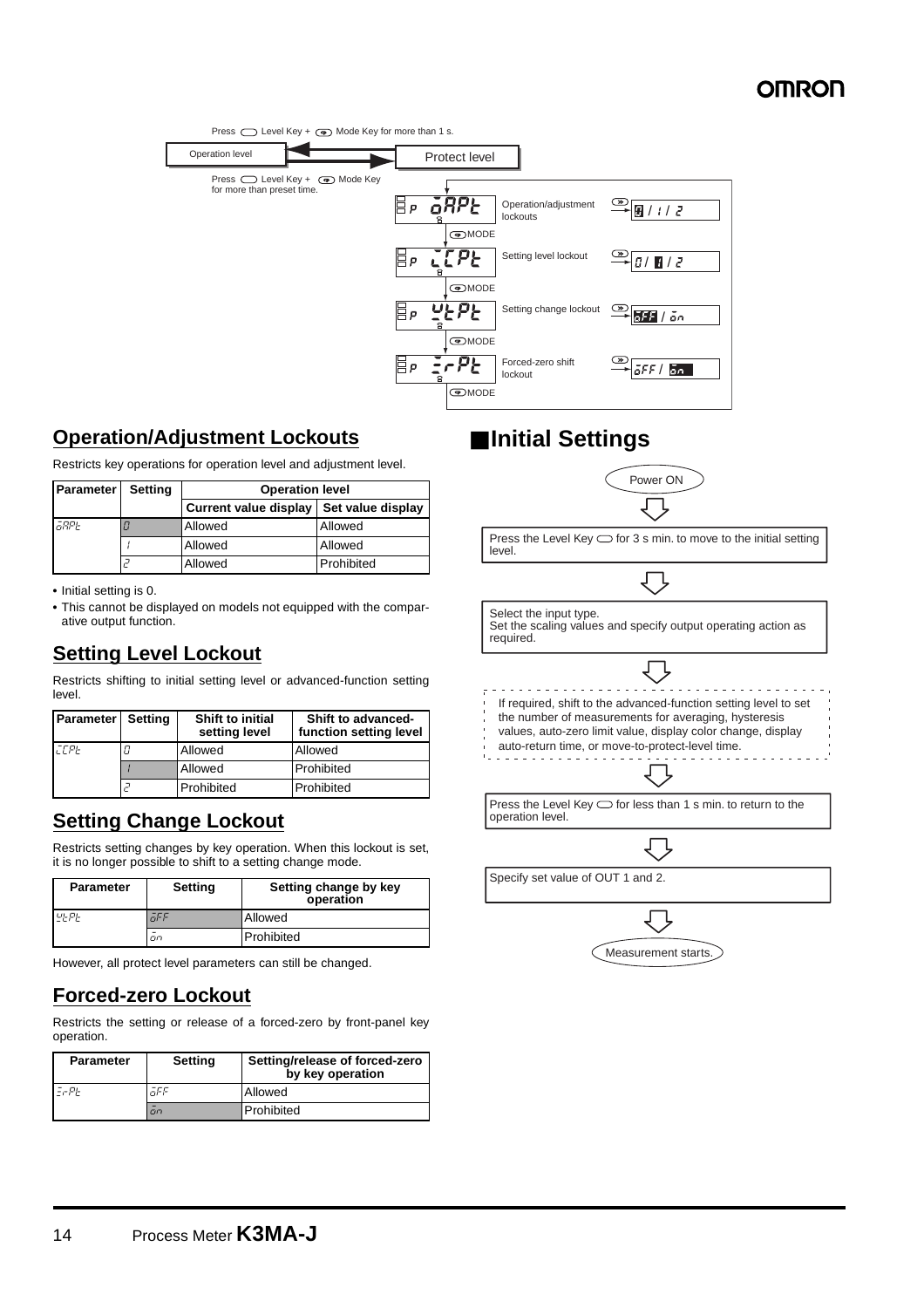## ■ **Setting Example**

### **Initial Settings**

The settings for the following example are shown here.

### **Example: Tank pressure display**



Here, the pressure inside the tank is to be displayed in units of 0.1 kPa.

**•** Pressure Sensor: E8AA-M10

Measuring range: 0 to 980 kPa, output 4 to 20 mA



- **1.** Set the K3MA-J input type to the 4 to 20 mA input range. Parameter:  $Ln-E$  (input type), Setting value: 4-20
- **2.** Set the display values for the corresponding input values. Set the scaling as shown below for the following correspondence: input 4 mA-->display 0.0, input 20 mA-->display 980.0 Setting value

| $\bar{L}nP$ . I (scaling input value 1) | 4.00  |
|-----------------------------------------|-------|
| d5P. I (scaling display value 1)        | 00000 |
| $\bar{L}$ o P.2 (scaling input value 2) | 20.00 |
| d5P.2 (scaling display value 2)         | 09800 |

 $d^p$  (decimal point position)  $\qquad \qquad$   $\qquad$   $\qquad$   $\qquad$   $\qquad$   $\qquad$   $\qquad$   $\qquad$   $\qquad$   $\qquad$   $\qquad$   $\qquad$   $\qquad$   $\qquad$   $\qquad$   $\qquad$   $\qquad$   $\qquad$   $\qquad$   $\qquad$   $\qquad$   $\qquad$   $\qquad$   $\qquad$   $\qquad$   $\qquad$   $\qquad$   $\qquad$   $\qquad$   $\qquad$   $\qquad$ 

**Note:** The decimal point position here refers to the position in the number after scaling. When setting the scaling display value, it is necessary to consider the number of digits to be displayed past the decimal point.

## ■ **Troubleshooting**

When an error occurs, error details will be displayed on the main indicator. Confirm the error from the main indicator and take the appropriate countermeasures.

| Level<br>display | <b>Main indicator</b> | <b>Error contents</b>                                                                                                                                                                                              | <b>Countermeasures</b>                                                                                                                |
|------------------|-----------------------|--------------------------------------------------------------------------------------------------------------------------------------------------------------------------------------------------------------------|---------------------------------------------------------------------------------------------------------------------------------------|
| Not lit          | EIII                  | RAM memory error                                                                                                                                                                                                   | Repair is necessary.                                                                                                                  |
|                  |                       |                                                                                                                                                                                                                    | Consult your OMRON sales representative.                                                                                              |
| $\overline{5}$   | EIII                  | <b>EEPROM</b> memory error                                                                                                                                                                                         | When this error is displayed, press the Level Key for 3 sec-<br>onds, and the settings will be restored to the factory set-<br>tings. |
|                  |                       |                                                                                                                                                                                                                    | If the error cannot be recovered, repair is necessary. Con-<br>sult your OMRON sales representative.                                  |
| Not lit          | Flashes 5.Err         | You will see this indication when turning ON the<br>product the first time after purchase. This is be-<br>cause the input signal value is 0 mA at that time<br>even though the range is factory set to 4 to 20 mA. | At the initial setting level, set the input type and other pa-<br>rameters according to your application.                             |
|                  |                       | Input error                                                                                                                                                                                                        | Promptly change the input voltage/current to a value that<br>falls within the measurement range.                                      |
|                  |                       |                                                                                                                                                                                                                    | If the error cannot be recovered, repair is necessary. Con-<br>sult your OMRON sales representative.                                  |
| Not lit          | <b>Flashes 99999</b>  | The scaling display value exceeds 99999.                                                                                                                                                                           | Promptly change the input to a value that falls within the<br>specified range.                                                        |
|                  |                       |                                                                                                                                                                                                                    | The scaling value may be inappropriate. Review the scal-<br>ing value at the initial setting level.                                   |
| Not lit          | Flashes $-19999$      | The scaling display value is lower than -19999.                                                                                                                                                                    | Promptly change the input to a value that falls within the<br>specified range.                                                        |
|                  |                       |                                                                                                                                                                                                                    | The scaling value may be inappropriate. Review the scal-<br>ing value at the initial setting level.                                   |